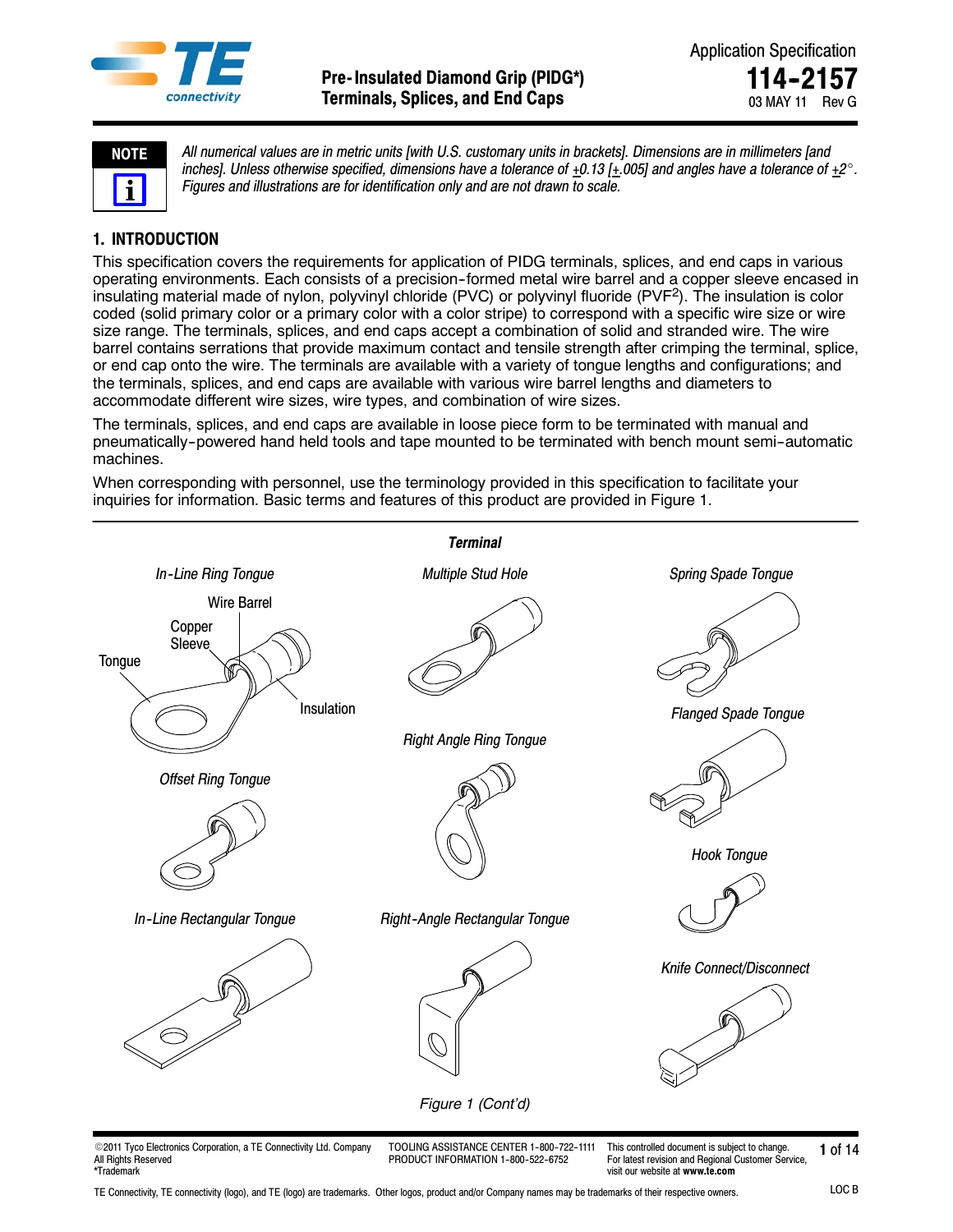



*Figure 1 (End)*

# **2. REFERENCE MATERIAL**

# **2.1. Revision Summary**

Revisions to this application specification include:

• Changed company logo

# **2.2. Customer Assistance**

Reference Product Base Part Number 51864 and Product Code 3022 are representative of PIDG terminals, splices, and end caps. Use of these numbers will identify the product line and expedite your inquiries through a service network established to help you obtain product and tooling information. Such information can be obtained through a local Representative or, after purchase, by calling PRODUCT INFORMATION at the number at the bottom of page 1.

# **2.3. Drawings**

Customer Drawings for product part numbers are available from the service network. If there is a conflict between the information contained in the Customer Drawings and this specification or with any other technical documentation supplied, call PRODUCT INFORMATION at the number at the bottom of page 1.

# **2.4. Specifications**

Product Specification 108-11023 provides test and performance results for insulated terminals and splices for Class 1 E Nuclear applications.

### **2.5. Instructional Material**

Instruction Sheets (408-series) provide product assembly instructions or tooling setup and operation procedures and Customer Manuals (409--series) provide machine setup and operation procedures. Documents available which pertain to this product are:

- 408-1261 Hand Crimping Tools 59239-4 and 59287-2
- 408--1559 Hand Crimping Tools 46121, 47386, and 47387
- 408-1610 "T"-Head Crimping Tools 59250 and 59275
- 408-1632 Terminal and Splice Crimping Dies 69344, 47806-2, 47807-1, 47808-5, and 47808-6
- 408--2095 Hand Crimping Tool 69710--1
- 408-2423 Crimping Die Assemblies for Tape-Mounted PIDG Terminals and Splices
- 408-2498 Crimping Head Cross Reference for Pneumatic Tools
- 408-2822 Crimping Die Assemblies 59826-1, 59827-1, and 59828-1
- 408-2823 TETRA-CRIMP\* Hand Crimping Tool 59824-1
- 408-3295 Preparing (Reel-Wrap) Reel of Contacts for Applicator Tooling
- 408-4099 Pneumatic TETRA-CRIMP Adapter 679305-1
- 408--4105 Straight Action Crimper 217200--[ ]
- 408-7424 Checking Terminal Crimp Height or Gaging Die Closure
- 408-8044 Miniature Quick-Change Applicator for Tape-Mounted Closed Barrel Terminals
- 408-8053 Miniature Quick-Change Applicators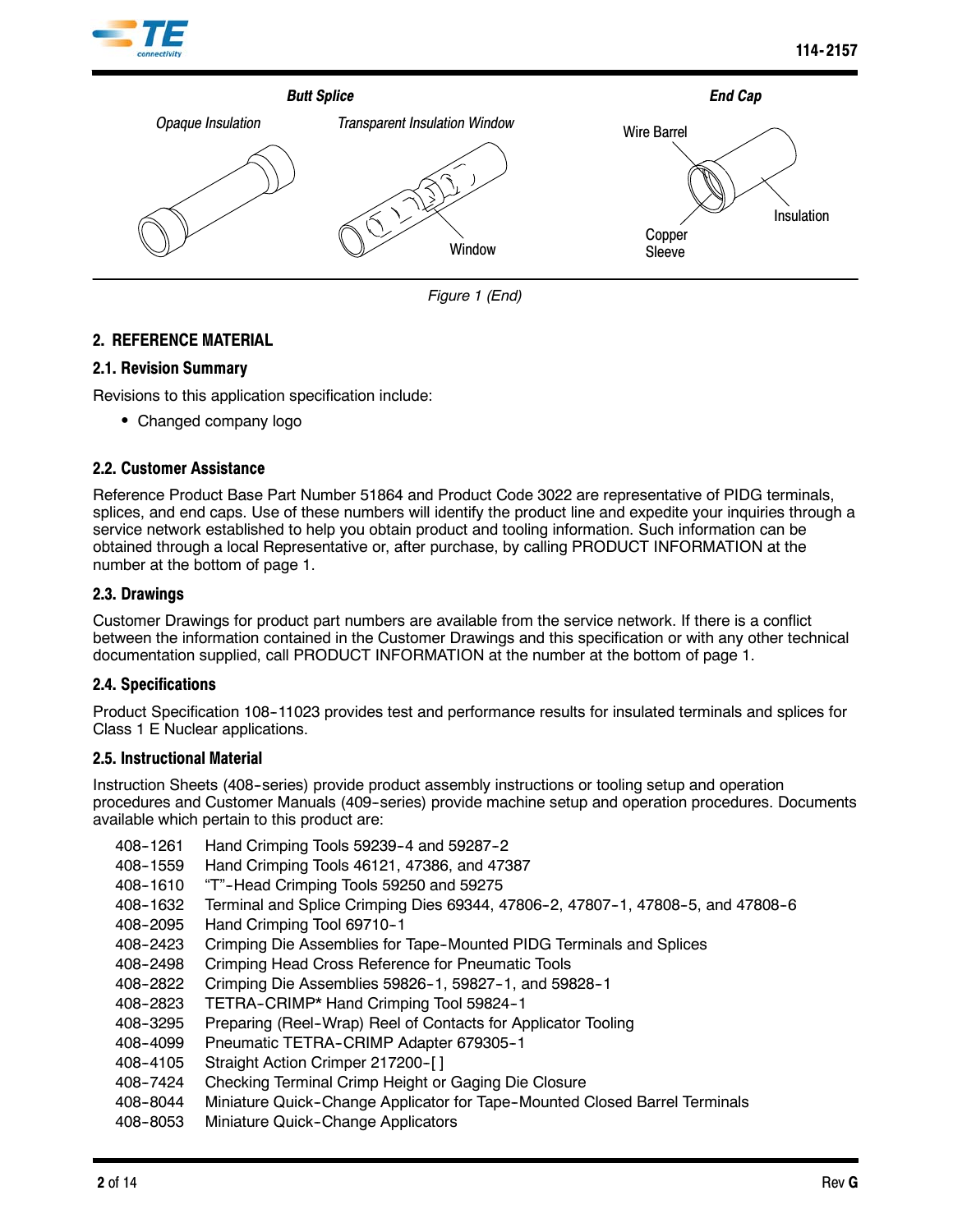

- 408-8082 Miniature Quick-Change Applicators (Side-Feed Type) with Air Feed
- 408-9252 PRO-CRIMPER\* III Hand Crimping Tool 58433-3
- 408-9586 Pneumatic Crimping Heads 314269-1, 314270-3, and 314537-1
- 408-9640 Crimp Quality Monitor Applicators for Side-Feed and End-Feed Applications
- 408-9816 Handling of Reeled Products
- 409-1993 AMP-TAPETRONIC\* Machine 69875
- 409-5842 AMP-O-LECTRIC\* Model "G" Terminating Machine 354500-1
- 409-5862 626 Pneumatic Tooling Assemblies 189721-[]
- 409-5878 AMPOMATOR\* CLS IV+ Lead-Making Machines 356500-[]

### **2.6. Standards and Publications**

Military specifications provide industry test and performance requirements. Documents available which pertain to this product are:

MIL--T 7928/1, "Terminal, Lug and Splices, Conductor, Crimp Style, Copper Terminal, Lug, Crimp Style, Copper, Insulated, Ring Tongue, for Thin Wall Wire, Type II, Class I for 105°C Total Conductor Temperature"

MIL--T 7928/4, "Terminals, Lug and Splices, Conductor, Crimp Style, Copper Terminal, Lug, Insulated, Ring Tongue, Bell-Mounted Type II, Class I for 150°C Total Conductor Temperature"

MIL-T 7928/5, "Terminals, Lug and Splices, Conductor, Crimp Style"

MIL--T 7928/6, "Terminals, Lug and Splices, Conductor, Crimp Style, Splice, Electric, (Permanent, Type II, Class 1) for 150°C Total Conductor Temperature"

MS 17182, "Terminal, Lug, Crimp Style, Copper, Insulated (Servo Components), Type II, Class I for 125°C Total Conductor Temperature"

MS 25036, "Terminal, Lug, Crimp Style, Copper, Insulated, Ring Tongue, Bell Mouthed, Type II, Class 1 for 105°C Total Conductor Temperature"

MS 25274, "Cap, Electrical (Wire End, Crimp Style, Type II, Class 1) for 105°C Total Conductor Temperature"

# **3. REQUIREMENTS**

### **3.1. Limitation**

These terminals and end caps are suitable for 300 volts maximum, and the splices are suitable for 600 volts maximum.

The terminals, splices, and end caps having the following insulation can withstand the following temperature range:

nylon  $-40$  to  $105^{\circ}$ C [-40 to 221 $^{\circ}$ F] PVC  $-10$  to 90 $^{\circ}$ C [14 to 194 $^{\circ}$ F] PVF<sup>2</sup> -65 to 150 $^{\circ}$ C [-149 to 302 $^{\circ}$ F]

### **3.2. Storage**

### **A. Ultraviolet Light**

Prolonged exposure to ultraviolet light may deteriorate the chemical composition used in the insulation.

### **B. Reel Storage**

Tape--mounted reeled product should be stored horizontally to prevent sagging and possible stretching or distortion of the plastic tape which could adversely affect feeding of the product through the tooling.

### **C. Shelf Life**

The product should remain in the shipping containers until ready for use to prevent inadvertent damage. The product should be used on a first in, first out basis to avoid storage contamination that could adversely affect signal transmissions.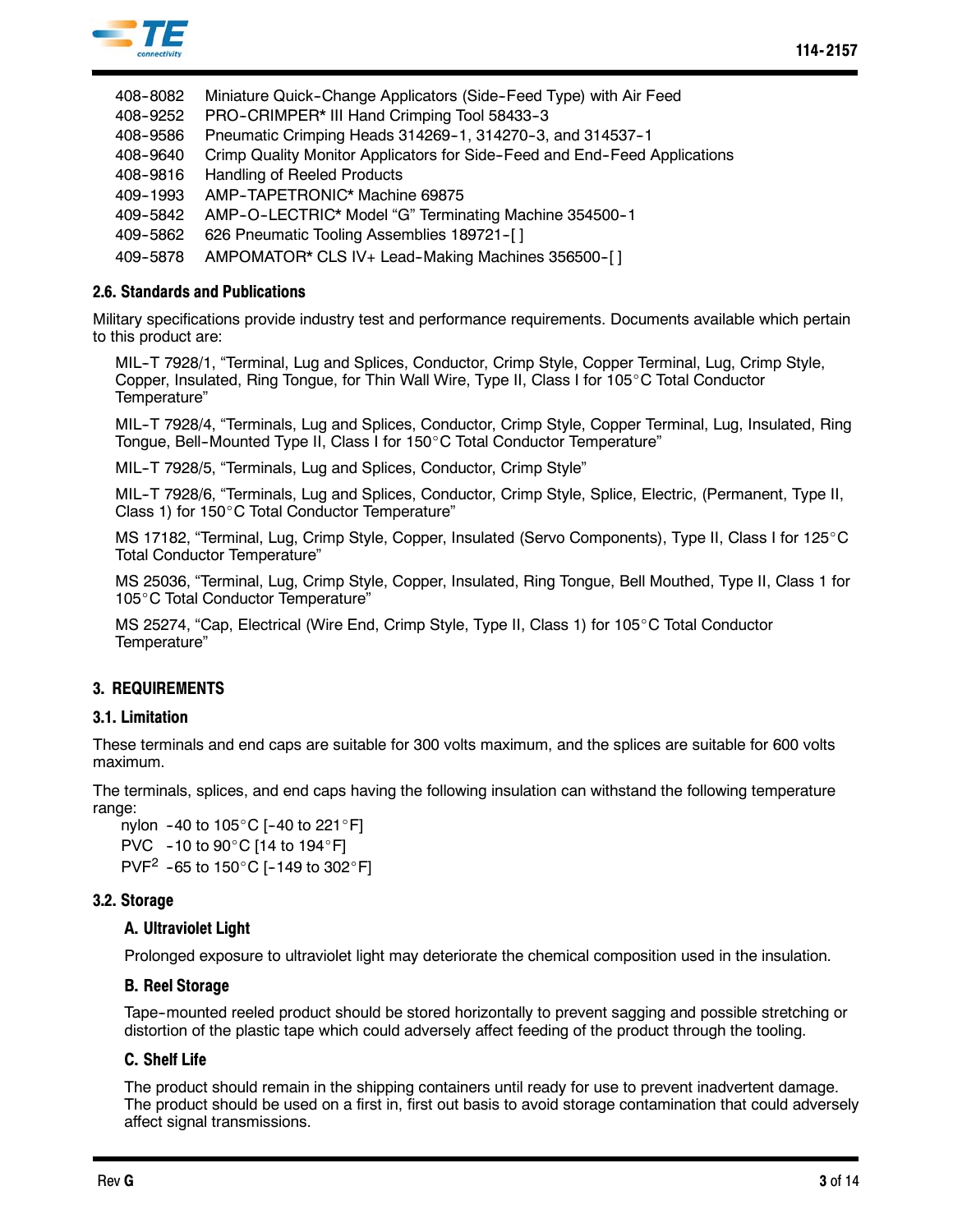

# **D. Chemical Exposure**

Do not store product near chemicals listed below. They could cause stress corrosion cracking of product.

| <b>Alkalies</b> | Ammonia    | Citrates        | <b>Phosphates Citrates</b> | Sulfur Co |
|-----------------|------------|-----------------|----------------------------|-----------|
| Amines          | Carbonates | <b>Nitrites</b> | <b>Sulfur Nitrites</b>     | Tartrates |

tes Citrates Sulfur Compounds

# **3.3. Wire Selection and Preparation**

Terminals and splices accept solid and/or stranded wire sizes 26 through 10 AWG and end caps accept solid and/or stranded wire sizes 22 through 10 AWG. The wire size used must be within the range stamped on the underside of the terminal tongue or on the center of the splice or end cap. Generally, the strip length of the wire should be equal to the wire barrel length plus 0.76 [.030]. Specific strip lengths are given in Figure 2.



| <b>WIRE</b> |                             | <b>TERMINAL, SPLICE,</b>                     | <b>WIRE STRIP LENGTH</b> |                       |                       |  |
|-------------|-----------------------------|----------------------------------------------|--------------------------|-----------------------|-----------------------|--|
| SIZE (AWG)  | <b>DIAMETER RANGE</b>       | <b>OR END CAP</b><br><b>INSULATION COLOR</b> | <b>TERMINAL</b>          | <b>SPLICE</b>         | <b>END CAP</b>        |  |
| 26          | $0.66 - 1.40$ [.026 - .055] | Yellow/Black                                 | 6.35-7.14 [.250-.281]    |                       |                       |  |
| $26 - 24$   | Multiple.                   | Yellow                                       | 5.16-5.94 [.203-.234]    | 4.37-5.16 [.172-.203] |                       |  |
| $26 - 22$   | Multiple.                   | Yellow                                       | 3.96-4.78 [.156-.188]    | 4.37-5.16 [.172-.203] |                       |  |
| 24          |                             |                                              | 4.78-5.56 [.188-.219]    |                       |                       |  |
| $24+$       | 0.79-1.40 [.031-.055]       | Yellow/Blue                                  | 6.35-7.14 [.188-.281]    |                       |                       |  |
|             |                             | White                                        |                          |                       |                       |  |
| $24 - 20$   | Multiple.                   | Natural/White                                | 4.78-5.56 [.188-.219]    | 5.56-6.35 [.219-.250] |                       |  |
| 22          | 0.97-2.79 [.038-.110]       | Red/Green                                    | 6.35-7.13 [.250-.281]    |                       |                       |  |
| $22 - 16$   | Multiple.                   | Red                                          |                          |                       | 7.95-8.74 [.313-.344] |  |
|             |                             | Natural/Red                                  | 5.16-5.94 [.203-.234]    | 6.35-7.13 [.250-.281] |                       |  |
| 20          | 1.17-2.79 [.046-.110]       | Red/Red                                      | 6.35-7.13 [.250-.281]    |                       |                       |  |
| 18          | 1.42-2.79 [.056-.110]       | Red/White                                    | 6.35-7.13 [.250-.281]    |                       |                       |  |
| 16          | 1.60-3.30 [.063-.130]       | <b>Blue/Blue</b>                             | 6.35-7.13 [.250-.281]    |                       |                       |  |
|             |                             | Natural/Blue                                 |                          |                       |                       |  |
| $16 - 14$   | Multiple.                   | Blue                                         | 5.16-5.94 [.203-.234]    | 6.35-7.13 [.250-.281] | 7.95-8.74 [.313-.344] |  |
| $16 - 14$   | Multiple.                   | Yellow/Black                                 | 7.93-8.71 [.312-.343]    |                       |                       |  |
| 14          | 1.98-3.30 [.078-.130]       | <b>Blue/Green</b>                            | 6.35-7.13 [.250-.281]    |                       |                       |  |
| $12 - 10$   |                             | Natural/Yellow                               |                          |                       |                       |  |
|             | Multiple.                   | Yellow                                       | 7.93-8.71 [.312-.343]    | 8.71-9.53 [.343-.375] | 8.74-9.53 [.344-.375] |  |
| 12          | 2.41-5.08 [.095-.200]       | Yellow/Yellow                                | 9.53-10.31 [.375-.406]   |                       |                       |  |
| 10          | 3.02-5.08 [.119-.200]       | Yellow/Brown                                 | 9.53-10.31 [.375-.406]   |                       |                       |  |

Gontact PRODUCT INFORMATION at the number on page 1 for acceptable insulation diameter ranges

 $\dagger$  Large sleeve terminal designed for Class I E Nuclear applications

● For use with heavy-duty terminals having an insulation thickness of 1.02-1.27 [.040-.050]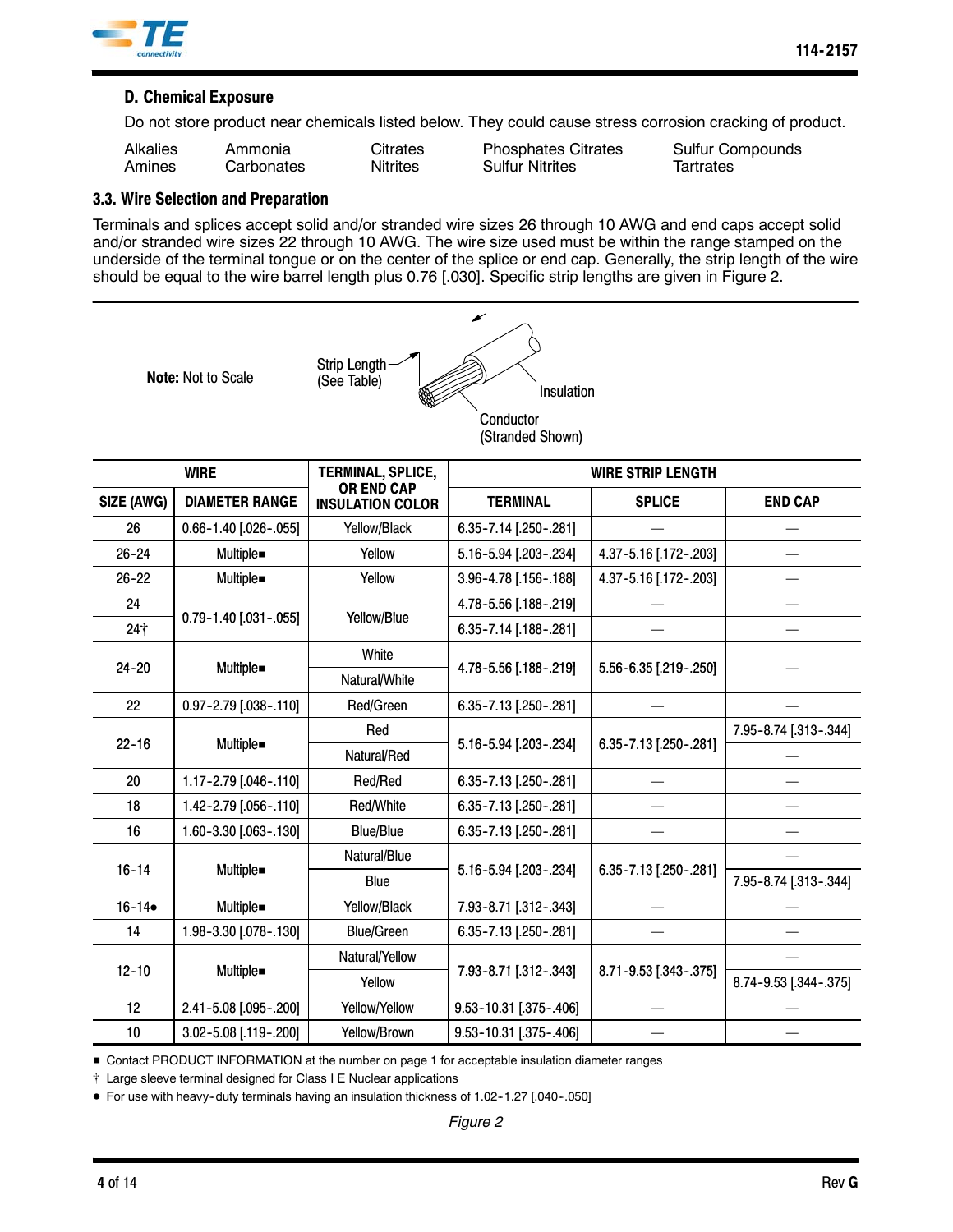

**NOTE**

**i**

*The wire conductor(s) must not be nicked, scraped, or cut during the stripping operation.*

# **3.4. Wire Placement**

The stripped wire must be inserted into the wire barrel until the wire insulation is against the wire barrel but not inside it. The wire insulation must be inside the metal sleeve. A gap between the wire insulation and wire barrel is allowed, but not to exceed the dimension given in Figure 3.





# **3.5. Crimp Requirements**

# **A. Crimp Height**

The spring--back of the terminal, splice, or end cap insulation prevents an accurate direct measurement of crimp height. However, crimping a slug of solder (60% tin and 40% lead) with a diameter slightly larger than the conductor outside diameter can verify proper termination. The crimp height of the resulting solder slug can be checked with a standard micrometer or comparator. The measurement must be made over the most compressed area of the solder slug. See Figure 4.



*Some tooling with multiple crimping chambers form an embossed dot code in the terminal, splice, or end cap insulation that indicates which crimping chamber was used. This dot code can be used as a visual inspection to ensure that the correct wire size and crimping chamber were used.*

| ı<br>J |  |
|--------|--|
|        |  |

*The resilience of the splice insulation prevents accurate direct measurement of crimp height. Crimp height can be obtained by measuring a crimped solder slug (60% tin and 40% lead) with a diameter comparable to the wire size. The slug must be measured over the most compressed area of the slug with a standard micrometer or crimp height comparator (refer to 408--7424 for specific instructions). The solder slug diameter and crimp height must be within the dimensions provided in Figure 4.*

# **B. Wire Barrel Crimp Profile and Location**

The wire barrel crimp produced by the tooling (dies, heads, hand tools, pneumatic tools, or machines) must be either a confined crescent crimp which appears as a depressed oval shape or a flat rectangular crimp over the center of the wire barrel. The crimp must be evenly formed. Refer to Figures 4, 5, and 11.

Crescent crimp tooling produces the crescent crimp, and TETRA--CRIMP tooling produces the flat rectangular crimp. For a tooling-to-crimp profile cross-reference, refer to Figure 10.

# **C. Dot Code**

The dot code on the insulation must be well formed and correspond with the wire size or color code marking on the crimping chamber of the tooling used. See Figures 4 and 5.

### **D. Bellmouths**

There shall be no rear bellmouth. The front bellmouth shall be evident on the top and bottom of the wire barrel as shown in Figure 5. Also see Figure 11.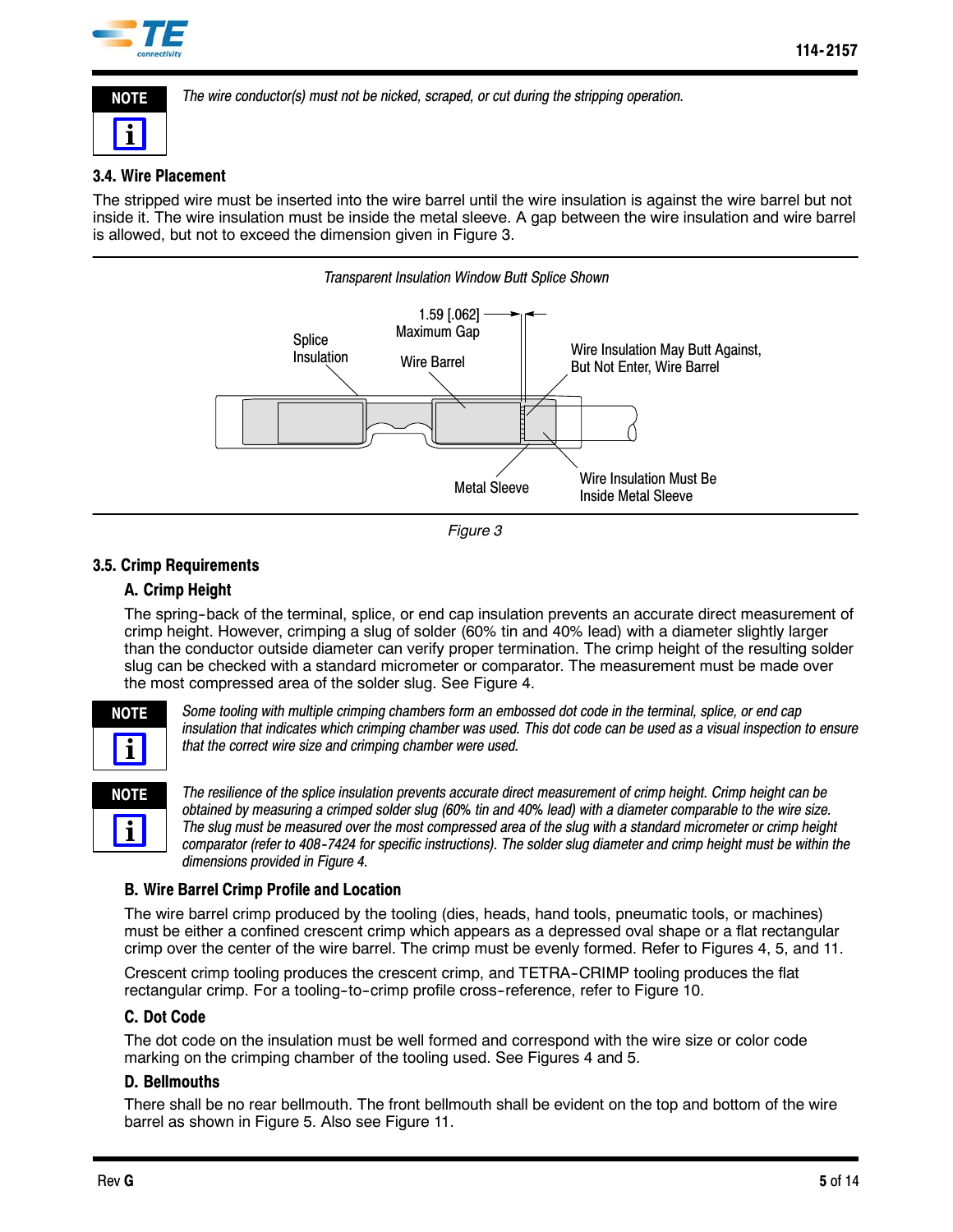



F Produced by TETRA-CRIMP Tooling

|                           |                                        | <b>DOT CODE</b> | <b>SOLDER SLUG</b> |                                                 |                                         |  |
|---------------------------|----------------------------------------|-----------------|--------------------|-------------------------------------------------|-----------------------------------------|--|
| <b>WIRE SIZE</b><br>(AWG) | TERMINAL, SPLICE,<br><b>OR END CAP</b> |                 |                    | <b>CRIMP HEIGHT</b>                             |                                         |  |
|                           | <b>INSULATION COLOR</b>                |                 | <b>DIAMETER</b>    | <b>CRESCENT CRIMP</b><br>(Depressed Oval Shape) | <b>FLAT RECTANGULAR</b><br><b>CRIMP</b> |  |
| 26                        | Yellow/Black                           |                 |                    |                                                 |                                         |  |
| $26 - 24$                 | Yellow                                 | 1 Dot           |                    |                                                 |                                         |  |
| $26 - 22$                 | Yellow                                 |                 | $3.18$ [.125]      | 1.60-1.75 [.063-.069]                           |                                         |  |
| 24                        | Yellow/Blue                            |                 |                    |                                                 |                                         |  |
|                           | White                                  |                 | $3.18$ [.125]      | 2.26-2.41 [.089-.095]                           |                                         |  |
| $24 - 20$                 | Natural/White                          | 2 Dots          |                    |                                                 |                                         |  |
| 22                        | Red/Green                              | 1 Dot           |                    |                                                 |                                         |  |
|                           | Red                                    |                 | $3.18$ [.125]      | 2.77-2.92 [.109-.115]                           | 1.98-2.18 [.078-.086]                   |  |
| $22 - 16$                 | Natural/Red                            | 1 Dot           |                    |                                                 |                                         |  |
| 20                        | Red/Red                                | 1 Dot           |                    |                                                 |                                         |  |
| 18                        | Red/White                              | 1 Dot           |                    |                                                 | 2.34-2.54 [.092-.100]                   |  |
| 16                        | <b>Blue/Blue</b>                       | 2 Dots          | $3.18$ [.125]      | 3.02-3.18 [.119-.125]                           |                                         |  |
|                           | Blue                                   |                 |                    | 3.02-3.18 [.119-.125]                           | 2.34-2.54 [.092-.100]                   |  |
| $16 - 14$                 | Natural/Blue                           | 2 Dots          | 4.76 [.187]        |                                                 |                                         |  |
| 14                        | <b>Blue/Green</b>                      | 2 Dots          |                    |                                                 |                                         |  |
| $16 - 14$                 | Yellow/Black                           | 1 Dot           |                    |                                                 |                                         |  |
| 12                        | Yellow/Yellow                          | 1 Dot           |                    | 4.29-4.45 [.169-.175]                           | 3.25-3.45 [.128-.136]                   |  |
| $12 - 10$                 | Yellow                                 |                 | $6.35$ [.250]      |                                                 |                                         |  |
|                           | Natural/Yellow                         | 1 Dot           |                    |                                                 |                                         |  |
| 10                        | Yellow/Brown                           | 1 Dot           |                    |                                                 |                                         |  |

● For use with heavy duty terminals having an insulation thickness range of 1.02-1.27 [.040-.050].

*Figure 4*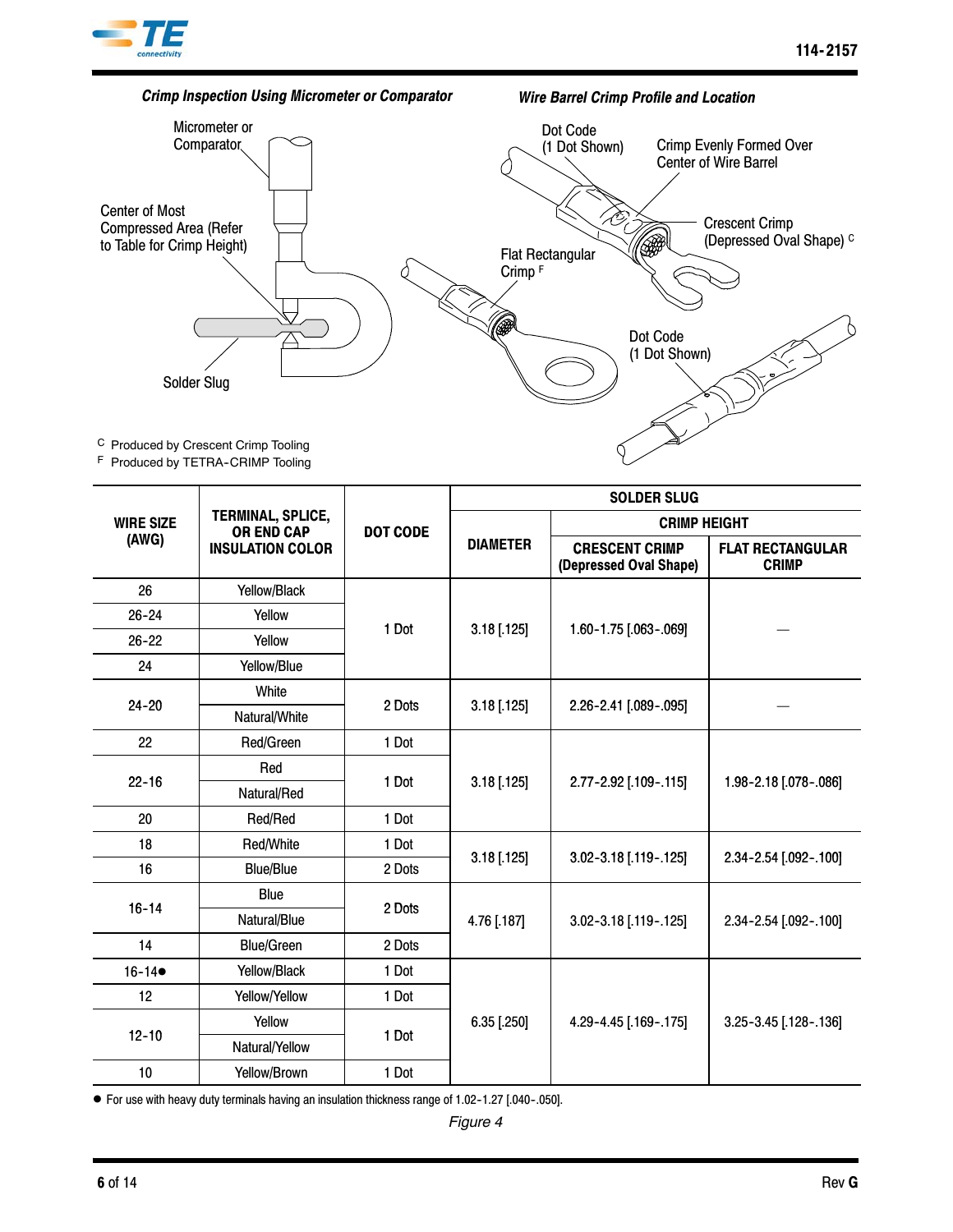





### **E. Flash**

There shall be no flash or extruded insulation material visible in the most compressed area of the wire crimp. See Figure 5.

### **F. Terminal, Splice, or End Cap Insulation**

The insulation of the terminal, splice, or end cap must not be cut or show uneven stress marks or highlighted marks on the insulation. See Figure 5.

#### **G. Wire Location**

1. Terminals shall have the wire ends flush or extended slightly beyond the end of the wire barrel as shown in Figure 5.

- 2. Splices shall have the end of the wire located against the wire stop inside the center of the splice.
- 3. End caps shall have the end of the wire bottomed in the end cap.

### **H. Insulation Crimp Check**

The insulation crimp must capture the wire insulation. The wire insulation must not be crimped inside the wire barrel of the terminal, splice, or end cap. The wire insulation must be inside the metal sleeve to provide strain relief for the wire. See Figure 5.

The hold of the insulation crimp can be tested by using the bend test which, if successful, indicates that the hold is not too loose. The bend test must be performed as follows:

1. Using an *unstripped* wire, make a test crimp.

2. Hold the terminal, splice, or end cap in one hand. Use the side of one finger on the other hand at approximately 76 [3] to push the wire up 90 $^{\circ}$  and down 180 $^{\circ}$ , one time each. Refer to Figure 6.

If the wire insulation comes out during the bend test, the insulation crimp is not tight enough, and the tooling must be adjusted to produce a tighter insulation crimp. Figure 8, Detail A shows a crimp that is too loose, providing little or no support for the wire.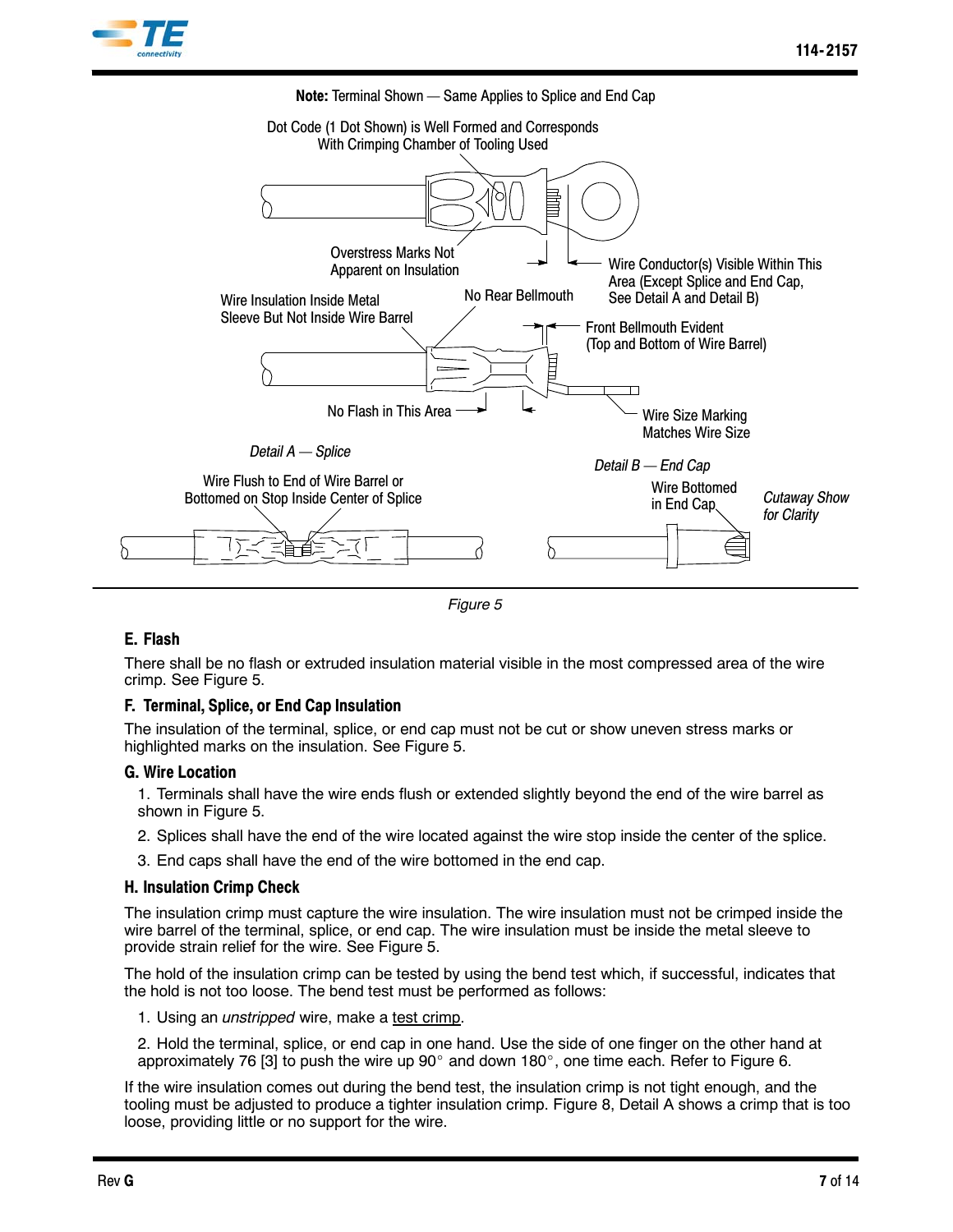

If the crimp passes the bend test, the insulation crimp must be tested by pulling the wire from the terminal, splice, or end cap. If the wire insulation is only slightly deformed, the crimp is correct. Figure 8, Detail B shows a desired crimp, providing adequate support without damage to either the insulation or the wire conductor(s). If there is visible damage, such as tearing or piercing of the insulation, the crimp is too tight, and the tooling must be adjusted to produce a looser insulation crimp. Figure 8, Detail C shows a crimp that is too tight, damaging the insulation and possibly breaking wire conductor(s) or reducing circular mil area (CMA) by wire extrusion.



#### *Figure 6*

# **3.6. Tensile Strength**

Crimped terminals, splices, or end caps should hold the wire conductor(s) firmly and have a pull--test tensile value meeting that specified in the table in Figure 7.



*Adjust tensile testing machine for head travel of 25.4 [1.0] per minute. Directly and gradually apply force for 1 minute.*

| <b>WIRE SIZE</b> | <b>TENSILE FORCE (Pull Test) Newtons [Ib-force]</b> |                              |  |  |  |
|------------------|-----------------------------------------------------|------------------------------|--|--|--|
| (AWG)            | <b>COMMERCIAL REQUIREMENTS</b>                      | <b>MILITARY REQUIREMENTS</b> |  |  |  |
| 26               | 13.4 [3]                                            | $31.1$ [7]                   |  |  |  |
| 24               | $22.3$ [5]                                          | 44.5 [10]                    |  |  |  |
| 22               | 35.6 [8]                                            | 66.7 [15]                    |  |  |  |
| 20               | 57.9 [13]                                           | 84.5 [19]                    |  |  |  |
| 18               | 89.0 [20]                                           | 169.0 [38]                   |  |  |  |
| 16               | 133.5 [30]                                          | 222.5 [50]                   |  |  |  |
| 14               | 222.5 [50]                                          | 311.5 [70]                   |  |  |  |
| 12               | 311.5 [70]                                          | 489.3 [110]                  |  |  |  |
| 10               | 356.0 [80]                                          | 667.2 [150]                  |  |  |  |

*Figure 7*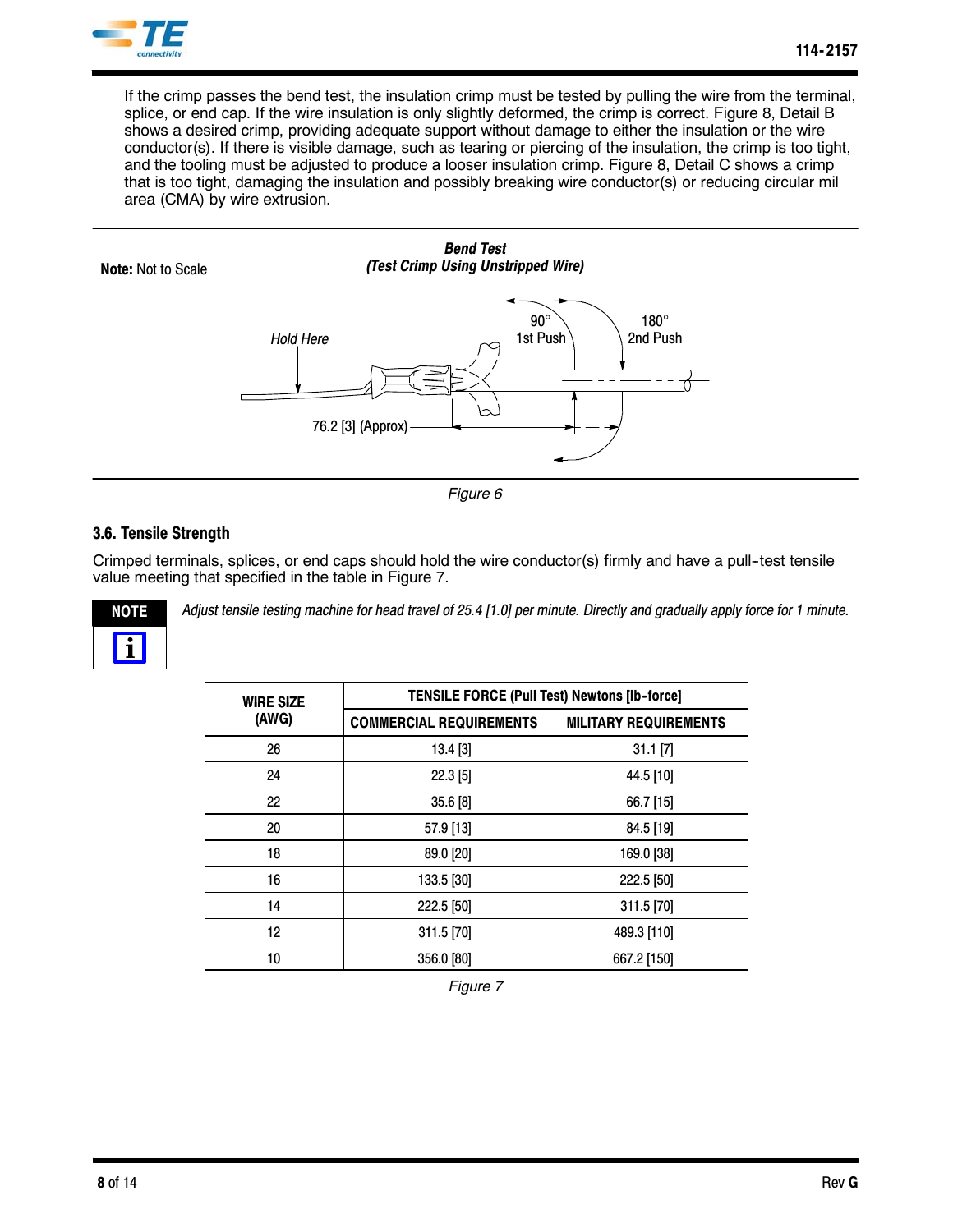

# *Cross-Section of Insulation Crimp at Wire End of Terminal, Splice, or End Cap*

*(Illustrations Represent Uppermost Wire Insulation Range of Terminal, Splice, or End Cap (Thinner Wire Insulation May Appear Slightly Different, But Will Perform the Same, Refer to Figure 2)*



*Figure 8*

# **3.7. Bend Allowance**

Upward and downward bend of the terminated terminal, splice, or end cap must be within the tolerance provided in Figure 9.



### *Figure 9*

# **3.8. Repair**

Damaged or defective terminal, splice, or end cap must not be used. If damage is evident, the terminal, splice, or end cap should be cut from the wire and replaced with a new one. Crimped terminals, splices, or end caps MUST NOT be re-terminated or re-used by removing the wire.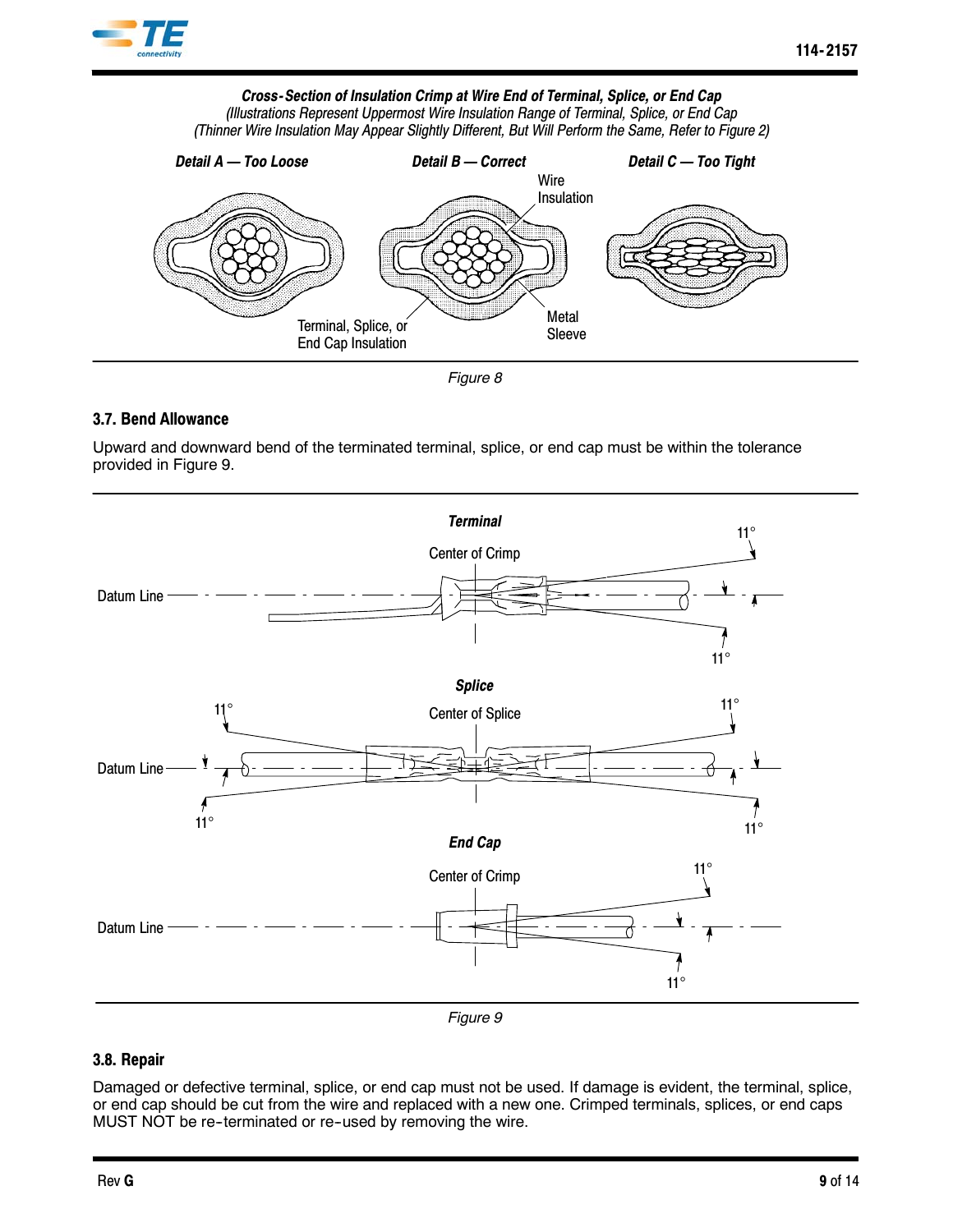

# **4. QUALIFICATIONS**

Most, but not all, PIDG terminals, splices, and end caps are Listed by Underwriters Laboratories Inc. (UL) in File E13288 and Certified by CSA International in File LR7189.



*To determine whether a terminal, splice, or end cap (identified by part number) meets the requirements of an agency, contact PRODUCT INFORMATION at the number at the bottom of page 1.*

# **5. TOOLING**

Hand tools for manual application of loose piece terminals, splices, or end caps, and automatic and semi-automatic machines for power assisted application of tape-mounted terminals, splices, or end caps are available to cover the full wire size range. Tooling part numbers and instructional material packaged with the tooling are shown in Figure 10.



*Selection of tooling will depend on the terminal, splice, or end cap requirements such as quantity of terminations, operator training and skill, and the available support equipment (electrical, pneumatic, etc.) in the work area. Modified designs and additional tooling concepts may be available to meet other production requirements. For additional information, contact one of the service groups at the bottom of page 1.*

### **5.1. Hand Tools**

Hand tools consisting of a handle assembly with integral fixed jaws or dies and hand tools that accept various die assemblies are available for loose piece terminals, splices, or end caps. Both types feature a ratchet to ensure full crimping pressure is applied to the terminal, splice, or end cap.

### **5.2. Die Assemblies**

Die assemblies are precision tools that form the wire barrel of the terminal, splice, or end cap onto the conductor(s) of the wire and form the optimum crimp height. The die assemblies consist of stationary and movable dies that are designed for a specific wire size and terminal, splice, or end cap.

# **A. Loose Piece Terminal, Splice, or End Cap**

These die assemblies can be used in either manual or power assist tools.

# **B. Tape- Mounted Terminal, Splice, or End Cap**

These die assemblies are designed for use in applicators installed in power units.

### **5.3. Applicators**

Applicators are used in power units for large production applications. They feature an automatic feed mechanism, adjustable crimp height pads, and precision crimping dies. They have been designed to simplify tooling changes and avoid unnecessary duplication of power units.

### **5.4. 626 Pneumatic Tooling System**

This pneumatically operated tooling system will crimp the full wire size range of the terminal, splice, or end cap. The system is a pneumatic power unit available with a logic control for foot pedal operation or without foot pedal for hand operation. It is designed to accept various types of crimping heads, including those that will accept die assemblies for loose piece terminals, splices, or end caps.

### **5.5. Power Units**

Power units provide the force needed to operate the applicator.

### **A. Bench- Mounted**

AMP-O-LECTRIC Model "G" terminating machine and AMP-TAPETRONIC machine are designed to accept hand-fed pre-stripped wires.

# **B. Floor Standing**

The AMPOMATOR CLS IV+ lead-making machine can be set up to automatically cut the wire to length and terminate it at a high rate of speed.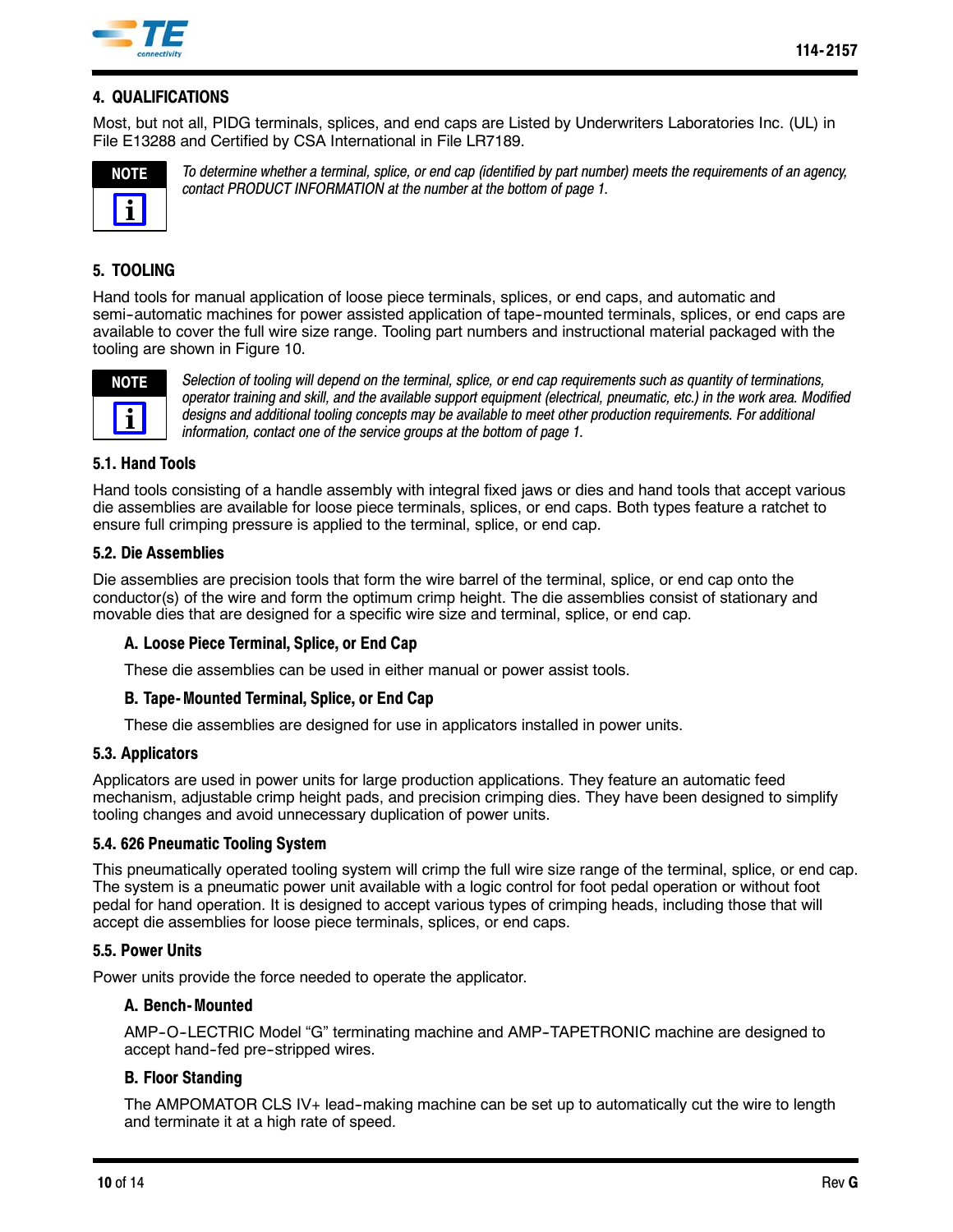



| <b>WIRE SIZE</b>       | <b>HAND TOOL</b>  |                 |                                   |                                   |                                      | <b>PNEUMATIC TOOLING</b>        |                                            | <b>DIE</b>                     |
|------------------------|-------------------|-----------------|-----------------------------------|-----------------------------------|--------------------------------------|---------------------------------|--------------------------------------------|--------------------------------|
| (AWG)                  | DAHT <sup>C</sup> | T-HD HT $\circ$ | <b>TETRA-CRIMP</b><br>Hand Tool F | <b>PRO-CRIMPER</b><br>Hand Tool F | HHHT <sup>C</sup>                    | <b>Crimping</b><br>Head $\circ$ | <b>TETRA-CRIMP</b><br>Adapter <sup>F</sup> | <b>ASSEMBLY</b> <sub>O</sub> C |
| $26 - 22$              | 46121             | 59275           |                                   |                                   |                                      | 314537-1                        |                                            | 69344                          |
| $22 - 18$              |                   | 59250           |                                   |                                   |                                      |                                 |                                            |                                |
| $22 - 16$              | 47386             | 59250           | 59824-1                           | 58433-3                           |                                      | 314270-3                        |                                            | 47806-2                        |
| $16 - 14$              | 47387             | 59250           | 59824-1                           | 58433-3                           |                                      | 314269-1                        |                                            | 47807-1                        |
| $16 - 14$<br>and 12-10 |                   |                 | 59824-1                           | 58433-3                           | 59239-4 or<br>59287-2 $\diamondsuit$ |                                 | $679305 - 1$                               | 47808-6 or<br>47808-5◇         |

 $\blacksquare$  For use with terminals having an insulation thickness range of 0.51-0.84 [.020-.033].

● For use with heavy duty terminals having an insulation thickness of 1.02-1.27 [.040 -.050].

 $\diamond$  For use with wire having a maximum insulation diameter of 7.62 [.300].

C Produces Crescent Crimp

F Produces Flat Rectangular Crimp

 $\Box$  For use with Tool 69710-1 or Crimper 217200-[]

*Figure 10 (Cont'd)*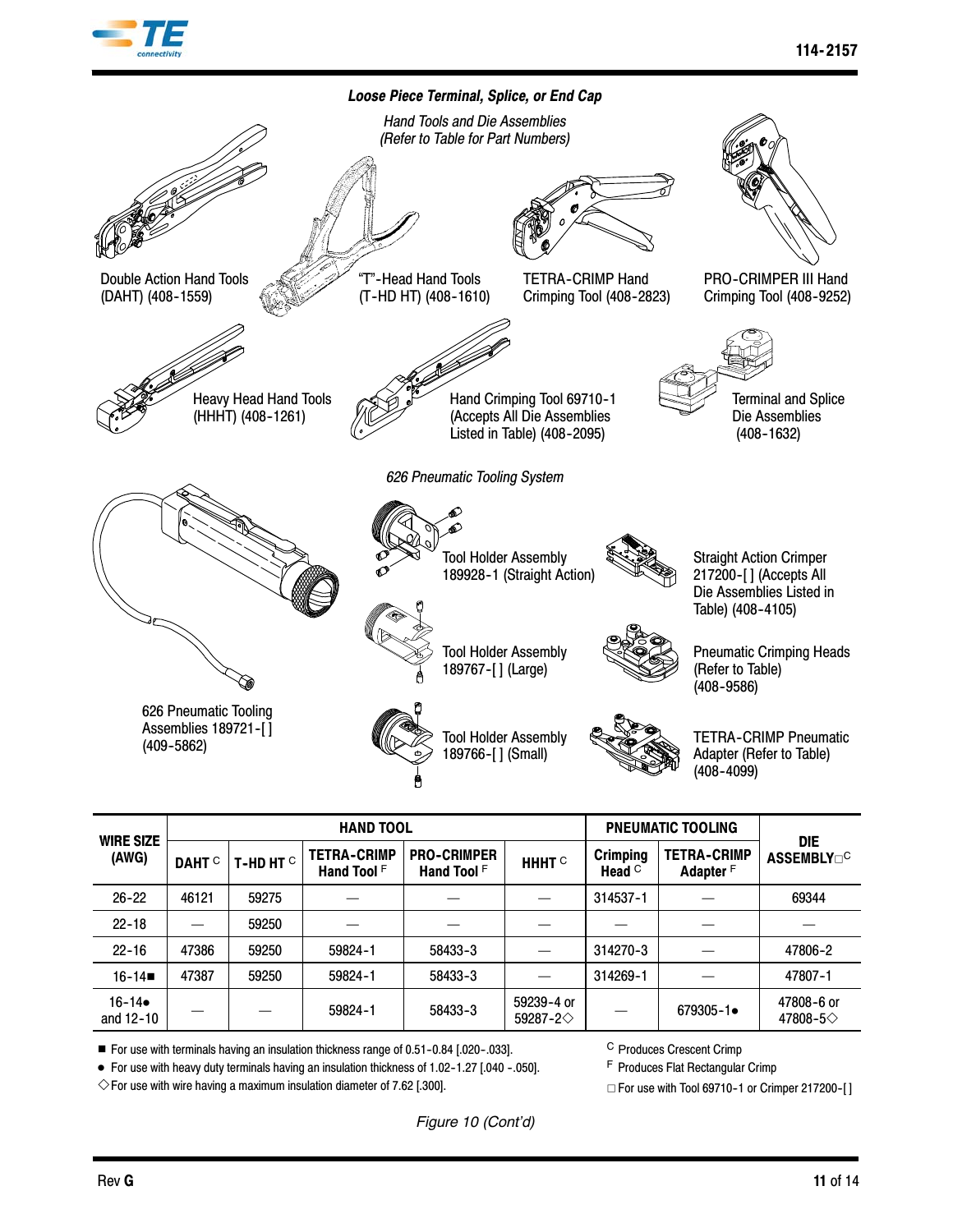

# *Tape-Mounted Terminal, Splice, or End Cap*

*Die Assemblies and Applicators Power Units*



Die Assemblies 69872, 69873, 69874, 69877, and 69897 (408-2423)

Die Assemblies 59826-1, 59827-1, and 59828-1 (408-2822)



Miniature Quick-Change Applicator 567200-3 (408-8082) Miniature Quick-Change Applicator

687658-1 (408-8044)



AMP--TAPETRONIC Machine 69875(409--1993)



AMP-O-LECTRIC Model "G" Terminating Machine 354500-1  $(409 - 5842)$ 



AMPOMATOR CLS IV+ Lead-Making Machine 356500-[]  $(409 - 5878)$ 

| <b>WIRE SIZE</b>          |                                                                      | <b>APPLICATOR</b>                       |                                                       |                                                        |  |
|---------------------------|----------------------------------------------------------------------|-----------------------------------------|-------------------------------------------------------|--------------------------------------------------------|--|
| (AWG)                     | <b>DIE ASSEMBLY</b>                                                  | <b>AMP-TAPETRONIC</b><br><b>Machine</b> | AMP-O-LECTRIC Model "G"<br><b>Terminating Machine</b> | <b>AMPOMATOR CLS IV+</b><br><b>Lead-Making Machine</b> |  |
| $26 - 22$                 | 69877 <sup>C</sup>                                                   |                                         | 567200-3                                              | 687658-1                                               |  |
| $22 - 16$                 | 69872 <sup>C</sup> or 59826-1F                                       |                                         |                                                       |                                                        |  |
| $16 - 14$                 | 69873 <sup>C</sup> or 59827-1F                                       | Included with Machine                   |                                                       |                                                        |  |
| 16-14 $\bullet$ and 12-10 | 69874 $\diamond$ <sup>C</sup> or<br>59828-1 √F or 69897 <sup>C</sup> |                                         |                                                       |                                                        |  |

■ For use with terminals having an insulation thickness range of 0.51-0.84 [.020-.033].

● For use with heavy duty terminals having an insulation thickness of 1.02-1.27 [.040 -.050].

C Produces Crescent Crimp

F Produces Flat Rectangular Crimp

 $\Diamond$  For use with wire having a maximum insulation diameter of 7.62 [.300].

*Figure 10 (End)*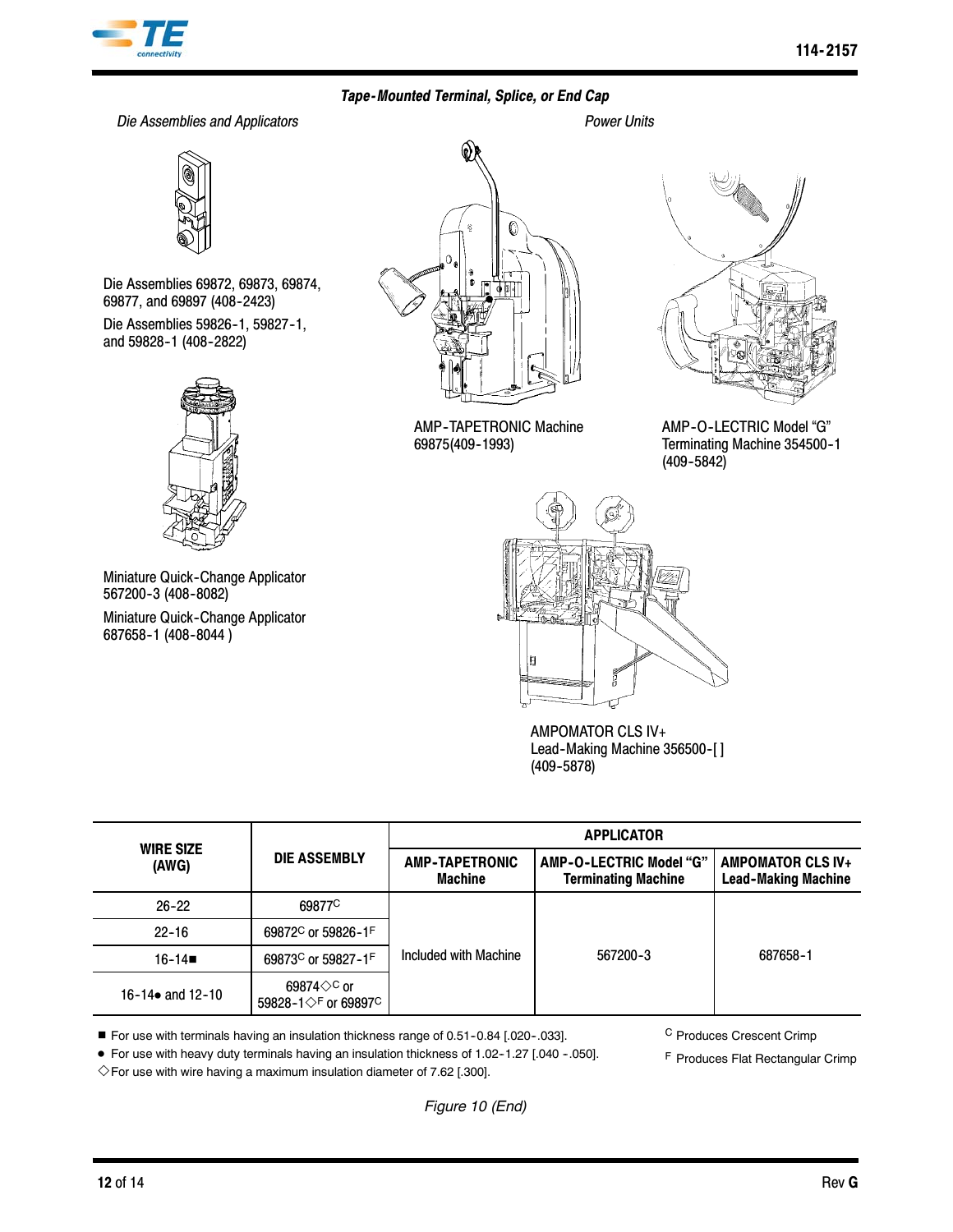

# **6. VISUAL AID**

Figure 11 shows a typical application of PIDG terminals, splices, and end caps. This illustration should be used by production personnel to ensure a correctly applied terminal, splice, or end cap. Applications which DO NOT appear correct should be inspected using the information in the preceding pages of this specification and in the instructional material shipped with the product or tooling.